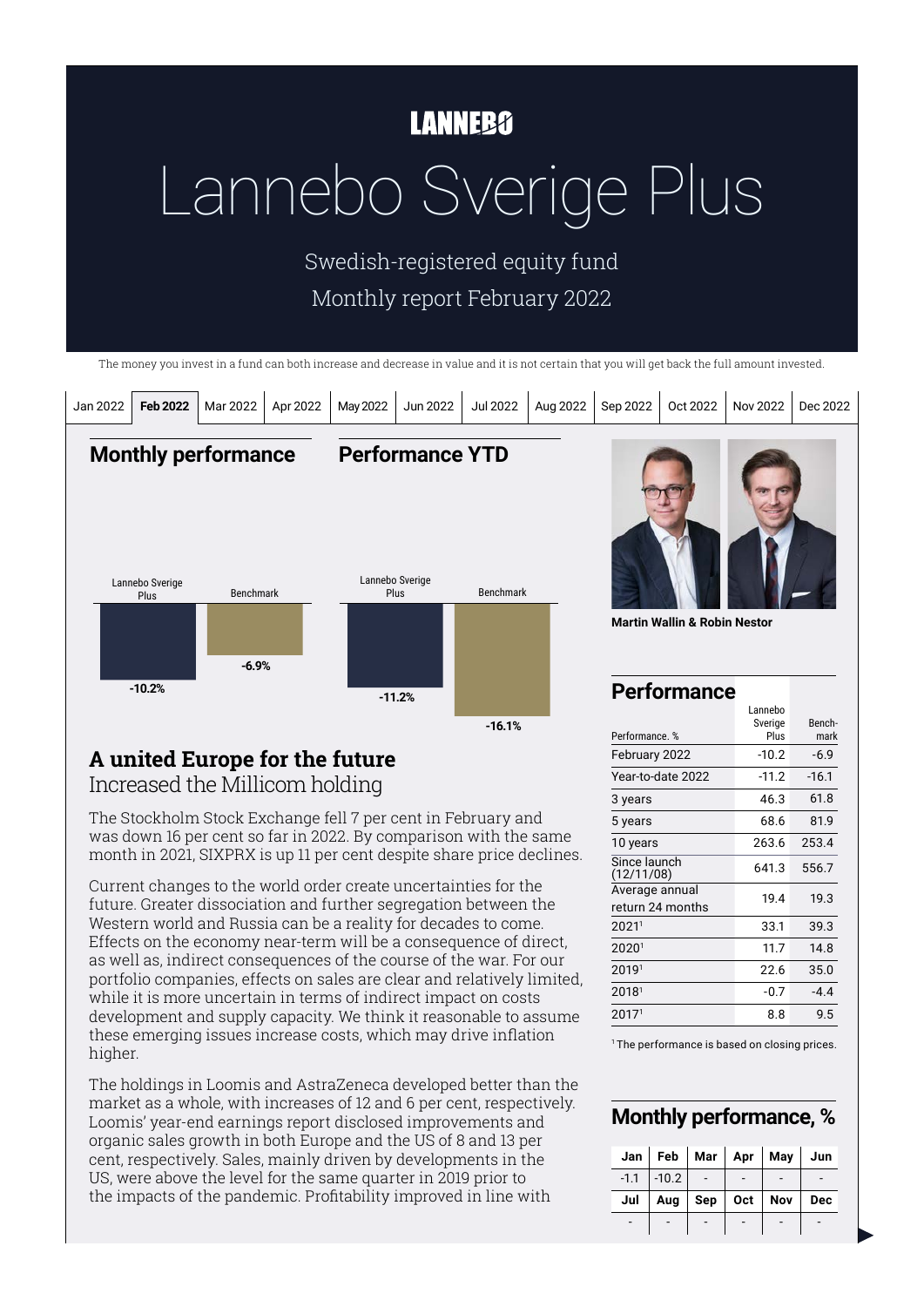reduced restrictions, even though the operating margin in the US was pressured by overtime pay and sick leave. We believe that the company has managed the challenges of recent years in a positive way strengthening conditions for higher profitability in a post pandemic society. Loomi's valuation is historically low and we see the opportunity of a good risk-adjusted return given the combination of rising profits, increasing cash flow and share repurchases.

AstraZeneca reported Q4 earnings wherein sales and operating profit were slightly above the market's overall expectations. Earnings were largely affected by the acquisition of Alexion and sales of the Covid-19 vaccine. For the quarter, the company sold Covid-19 vaccine for close to \$ 1.8 billion in cost coverage, which was about 15 per cent of total sales. To date, AstraZeneca has not manufactured the vaccine to generate profits, unlike the American pharmaceutical companies Moderna and Pfizer, which in 2021 made profits of approximately SEK 100 billion each. AstraZeneca's oncology drugs continue to develop well with organic growth of 21 per cent compared to the same quarter last year. Due to the fact that the share price developed relatively well during the month, we chose to sell the holding in favor of other investments.

Ericsson and SKF developed poorly in February and fell 23 and 16 per cent, respectively. Ericsson's share price fell during the month after the company and media reported on alarming historical incidents in the Iraq operations, where serious regulatory violations and bribes were identified in order to implement the construction of the 3G network in the country. In 2018, Ericsson addressed transactions relating to expenses that were provided to the internal audit department and then to an external independent party. The investigation concerns activities in Iraq during 2011–2019, which identified, among other things, information about corruption-related misconduct, bribes and possible payments to terrorist organizations – unfortunate careless conduct. In our opinion, this is not in line with Ericsson's code of conduct and in recent years the company has intensely worked to make improvements. We have a recurring dialogue with the company.

SKF reported Q4 earnings at the same time as the company communicated a new strategic framework in effect through 2030. The reported earnings figures disclosed a four per cent organic sales improvement while earnings were pressured by cost inflation. The adjusted operating margin decreased to 10.8 per cent (13.2 per cent) as price increases did not compensate for rising material-, logistics- and energy costs. The strategic framework will include decentralization of the organization, focus on certain product categories and investments in the business. We consider it positive that SKF's transformation is gaining new momentum, even if the framework can be considered very optimistic. Similar wellexecuted strategy changes are recognizable from Sandvik and ABB, where SKF's current valuation does not seem to consider any improvements over the coming years.



2

#### **10 largest holdings**

| Holding                   | % of the fund |
|---------------------------|---------------|
| H&M B                     | 7.1           |
| SKF B                     | 6.8           |
| Trelleborg B              | 6.5           |
| Nokia EUR                 | 6.3           |
| Nordea                    | 6.0           |
| Electrolux B              | 4.7           |
| Swedbank A                | 4.6           |
| Millicom SDB              | 4.5           |
| <b>Autoliv SDB</b>        | 4.5           |
| Handelsbanken A           | 4.5           |
| Total 10 largest holdings | 55.7          |
| Cash                      | 3.5           |
| Total number of holdings  | 31            |

#### **Major changes during the month**

- Buy SOBI Sandvik Nordea Sell
- **AstraZeneca** Ericsson SEB